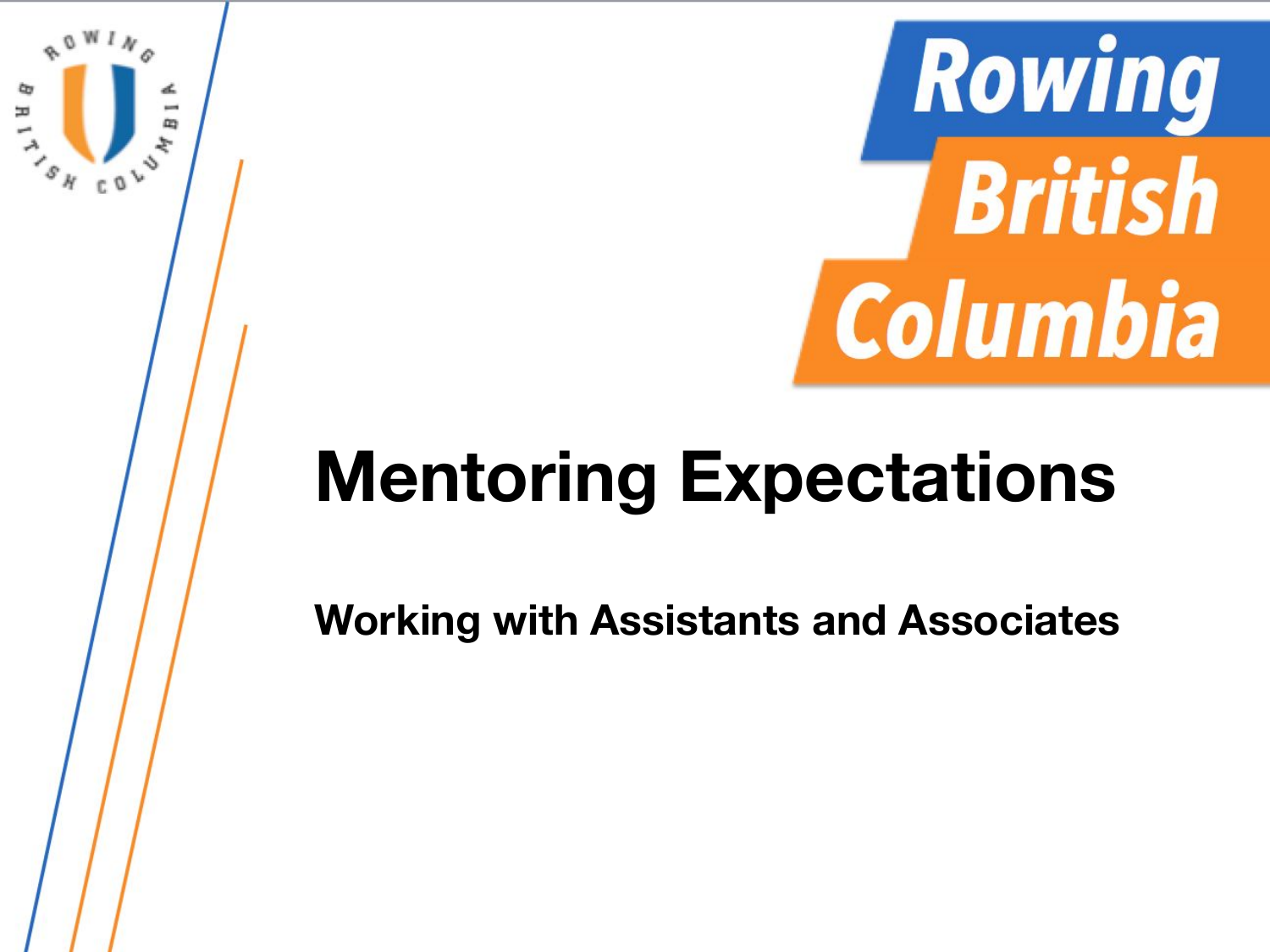# **General principles**

- ❖ Be positive, friendly and upbeat when dealing with Assistants and Associates.
- ❖ Think of them as your retirement package!
- ❖ Establish their knowledge/experience level up front. There will be a difference between an individual that has rowed for years and a parent for whom this is their first 'outing'.
- ❖ If you get a question that you aren't sure how to answer, direct the Assistant or Associate to the CU or a Clinician. Don't wing it!

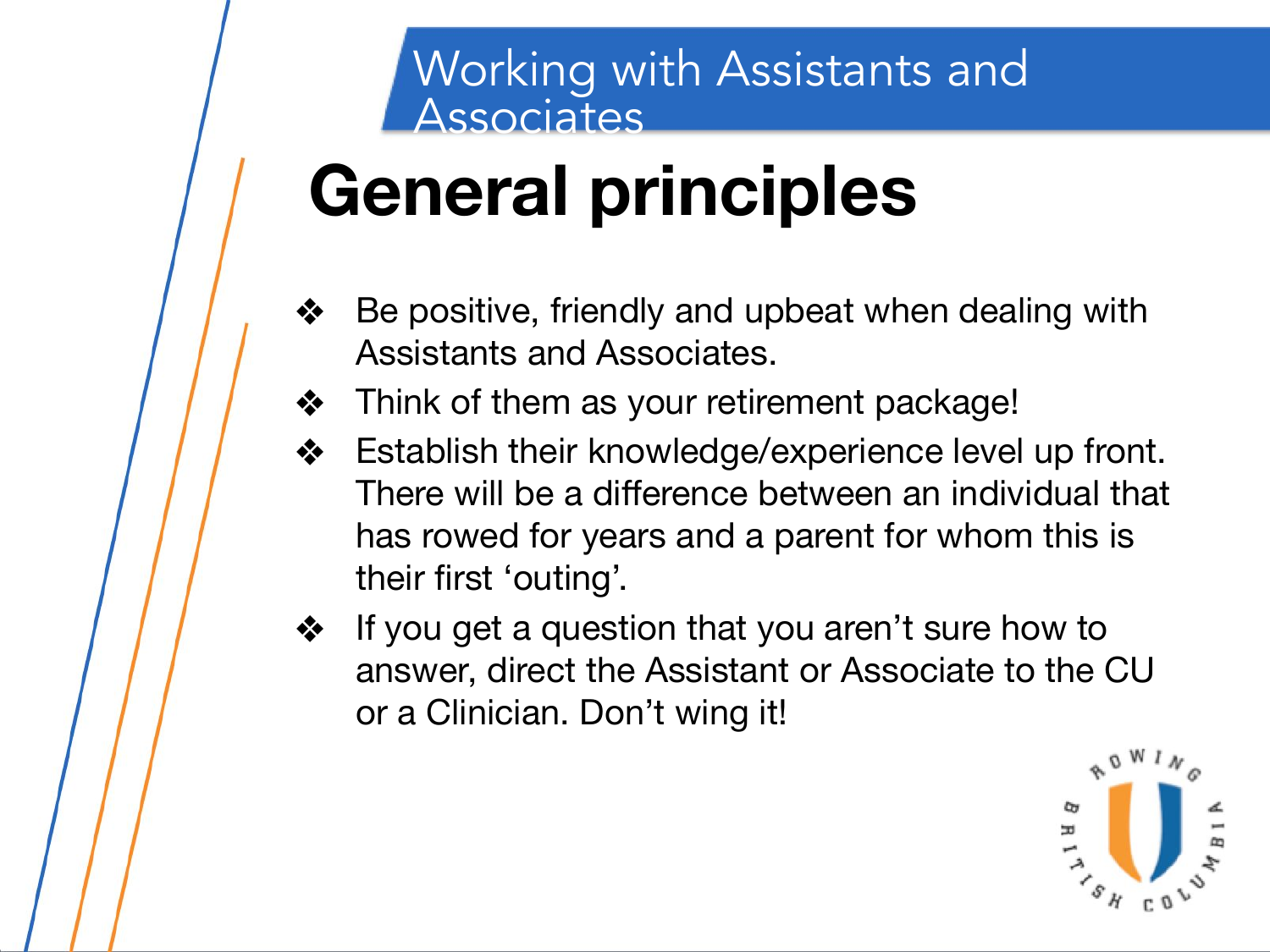## **General procedures**

- $\clubsuit$  Be prepared to explain what the position entails
- ❖ Start by doing the work yourself, with the Assistant or Associate observing
- ❖ When the Assistant or Associate feels ready, allow them to do the work while you observe closely
- ❖ Go easy on the garlic the night before when I talk about "over the shoulder", I mean close enough to whisper prompts and/or corrections in their ear!

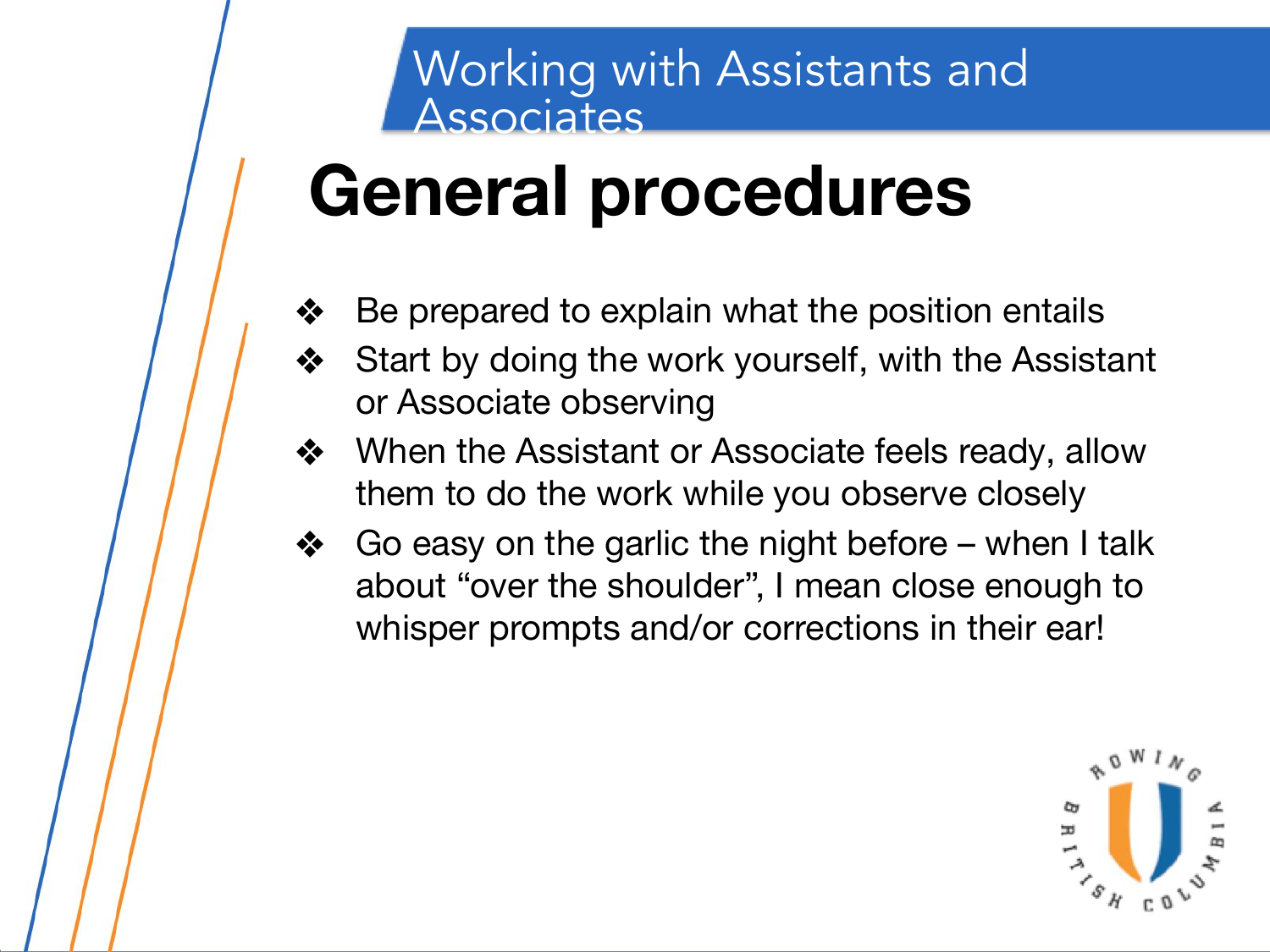## **Assistants**

- ❖ Have been through the Level 1 Clinic or the new online module.
- ❖ Are required to work a minimum of 1 shift as support to the Jury at each of the following positions:
	- ❑ Control at the dock
	- ❑ Control at the weigh-in
	- ❑ Finish
	- **Start**
	- ❑ An observation with a Race Umpire
- ❖ Assistants are not be expected to be decision-makers
- ❖ Only the Assistant decides when they are ready for the Level 2 clinic

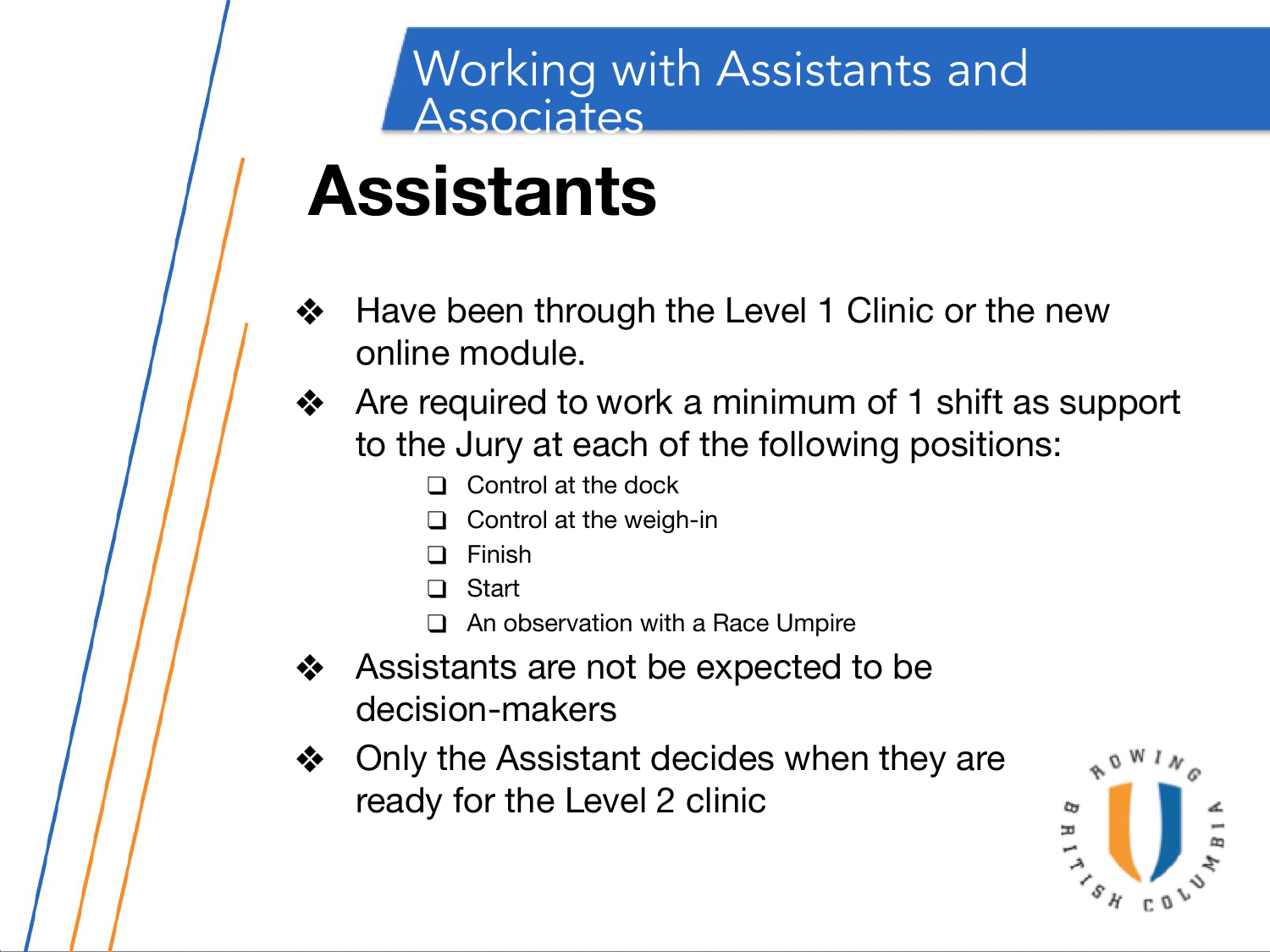## **Associates**

- ❖ Have been through the Level 2 Clinic
- ❖ Are required to work a minimum of 2 shifts at each of the following positions:
	- ❑ Control
	- ❑ Finish
	- ❑ Race Umpire
	- ❑ Start
	- ❑ Judge at the Start
- ❖ Decisions made by an Associate to be confirmed by the mentor
- ❖ Minimum 4 regattas, more than one venue, 3 sprint and 1 head race
- ❖ Only the Associate decides when they are ready for the exam

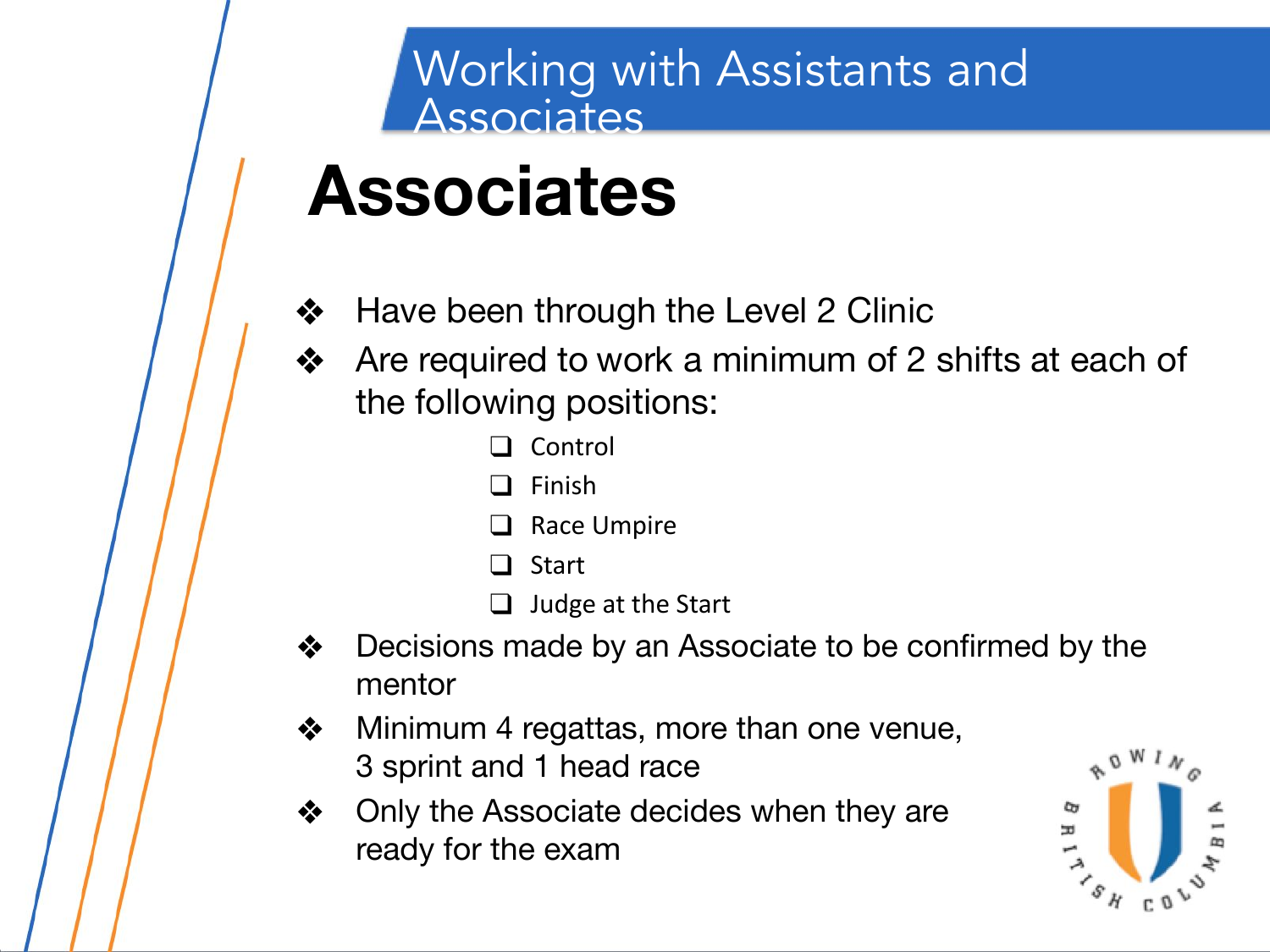

## **Station Overview**

#### **Control at weigh-in**









**Order** 

Weigh-in Quiet Zone Dead weight Recording

**Control at the dock**



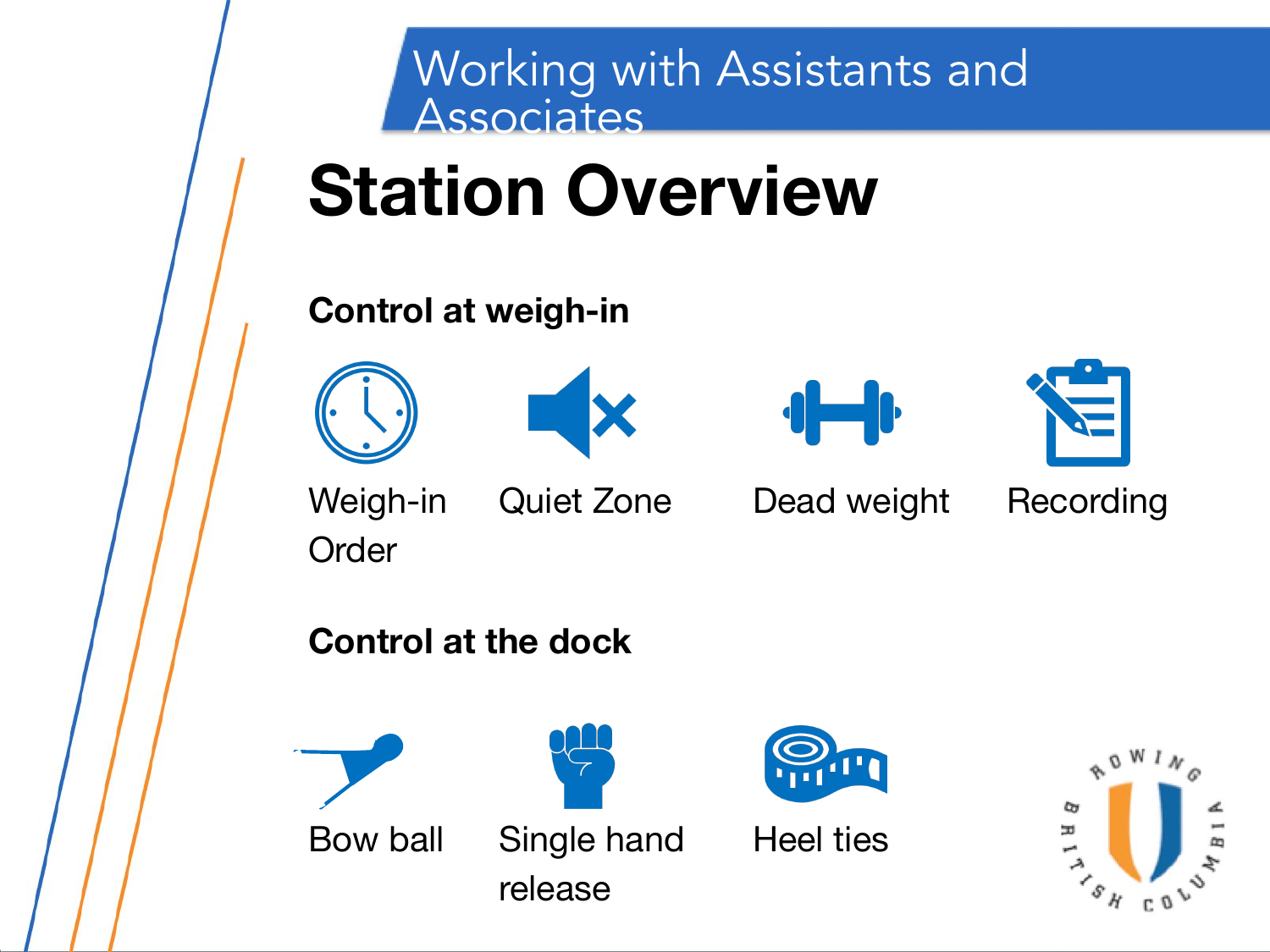

## **Station Overview**

#### **Judge at the Start**









Start line verbiage radio flags

**Starter**







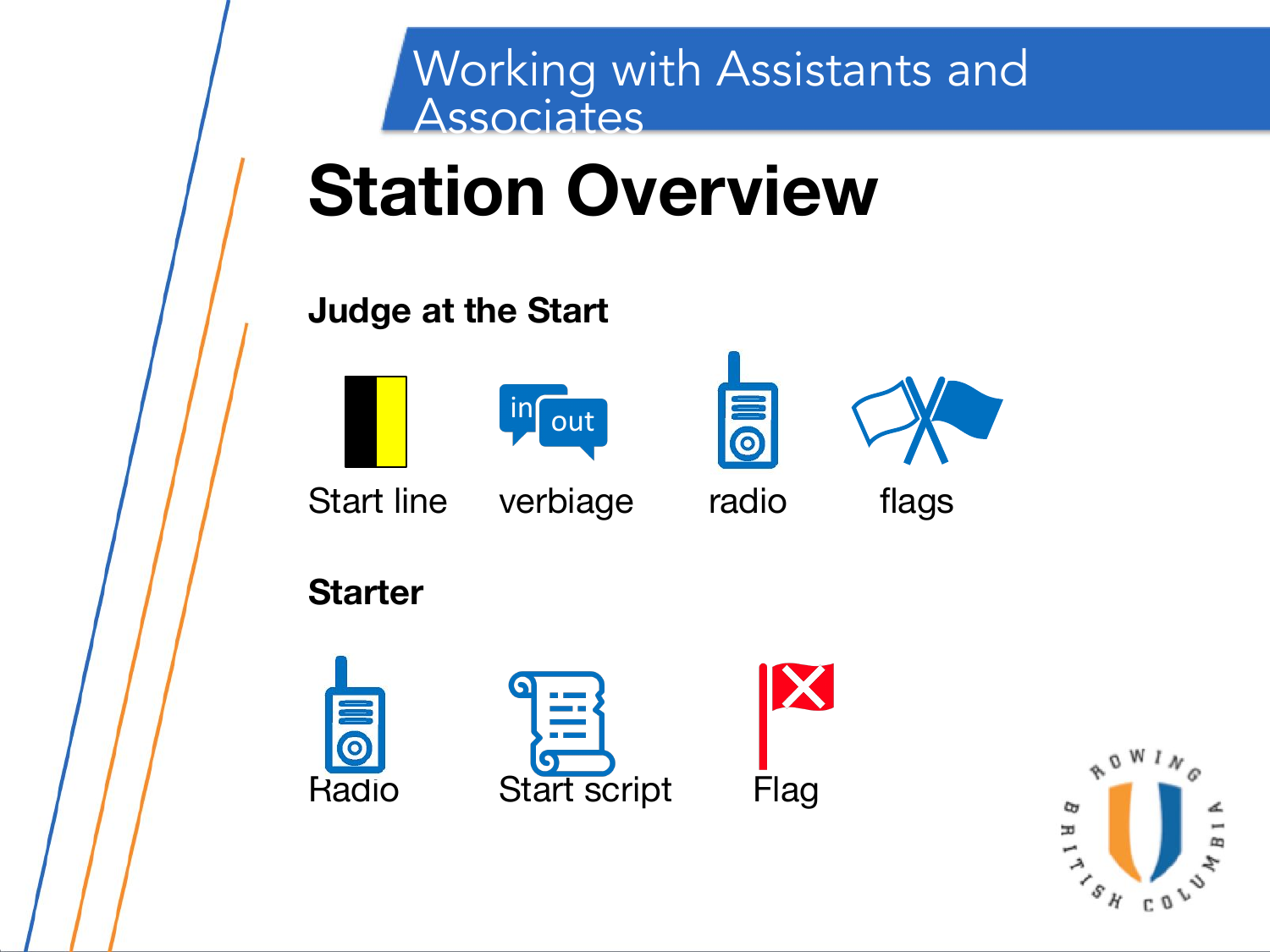# **Station Overview**

#### **Race Umpire**

- ❖ Assistants only observe!!
	- ❑ It would be great to have an Assistant as the boat driver
- ❖ Associates can hold the flags
	- They must have a mentor in the boat with them